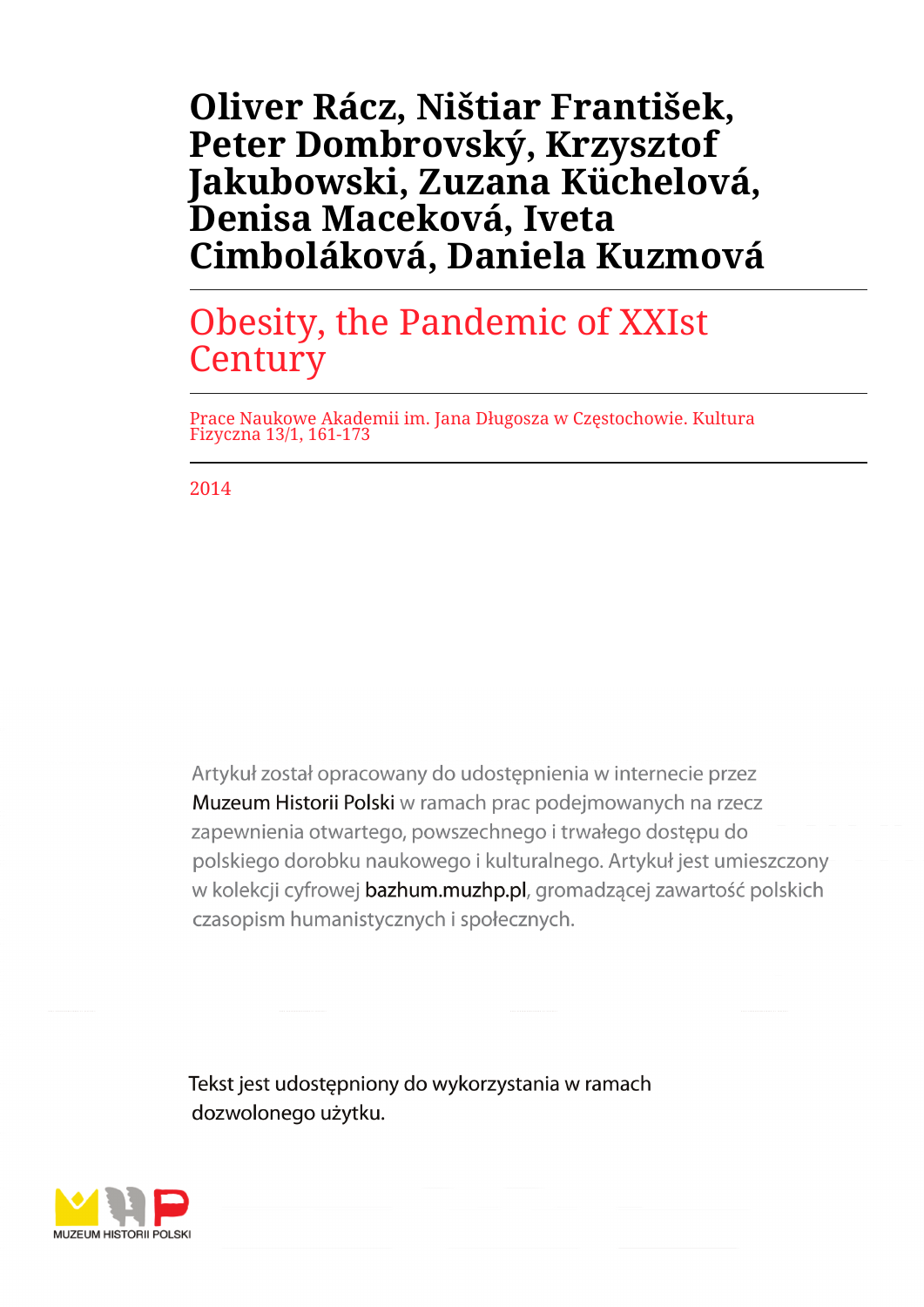#### PRACE NAUKOWE Akademii im. Jana Długosza w Częstochowie Kultura Fizyczna 2014, t. XIII, nr 1

Oliver RÁCZ**\***, **\*\***, **\*\*\***, Ništiar FRANTIŠEK\* , Peter DOMBROVSKÝ\* , Krzysztof JAKUBOWSKI\*\*, Zuzana KÜCHELOVÁ**\*\*\*\***, Denisa MACEKOVÁ\* , Iveta CIMBOLÁKOVÁ\* , Daniela KUZMOVÁ\*

## **Obesity, the Pandemic of XXI<sup>st</sup> Century**

#### **Abstract**

A comprehensive review about the current situation in obesity and its consequences. The authors in the first parts of the paper define obesity, describe the methods for assessment of obesity and the amount of fat in the body and discuss the question if obesity itself is a disease or not. According to their view obesity is not a disease but a pathological condition caused by a disturbance of appetite regulation, as well as a gateway to many diseases. In the next part they present the most important data about the epidemiology of obesity in the world and in Europe.

The consequences of obesity depend on the distribution pattern of the fat in the human body. Upper body obesity associated with visceral accumulation of fat is more dangerous as compared with mild gluteal obesity in young women. The subsequent chapters copmprise a simple overview of the pathogensis of obesity from the point of view of the energy metabolism and the genetic, epigenetic and environmental factors involved in the development of obesity.

The consequences of obesity heavily increase health care and indirect economic costs in rich countries. The most important among these are type 2 diabetes mellitus, coronary heart diseas, hypertension, stroke and gout.

The treatment of obesity is often a troublesome and frutrating process both for health-care providers and the affected people. Therefore the psychological and social aspects of overeating are of crucial importance to understand obesity and to elaborate successful ways to prevent it.

**Keywords:** obesity, metabolic syndrome, energy metabolism, nutrition

#### **1. Introduction**

 $\overline{a}$ 

It is one of the tragic ironies of modern civilization that while roughly one third of the population in low-income countries suffers from various forms of food shortage [1, 2], the most serious nutritional problem in the middle- and

<sup>\*</sup> \* Instutute of Pathological Physiology, Medical School, Šafárik University, Košice, Slovakia.<br>\*\* Faculty of Health Care, Miskolc University, Hungary.<br>\*\*\* State Higher Vocational School, Institute of Medicine, Sanok, Poland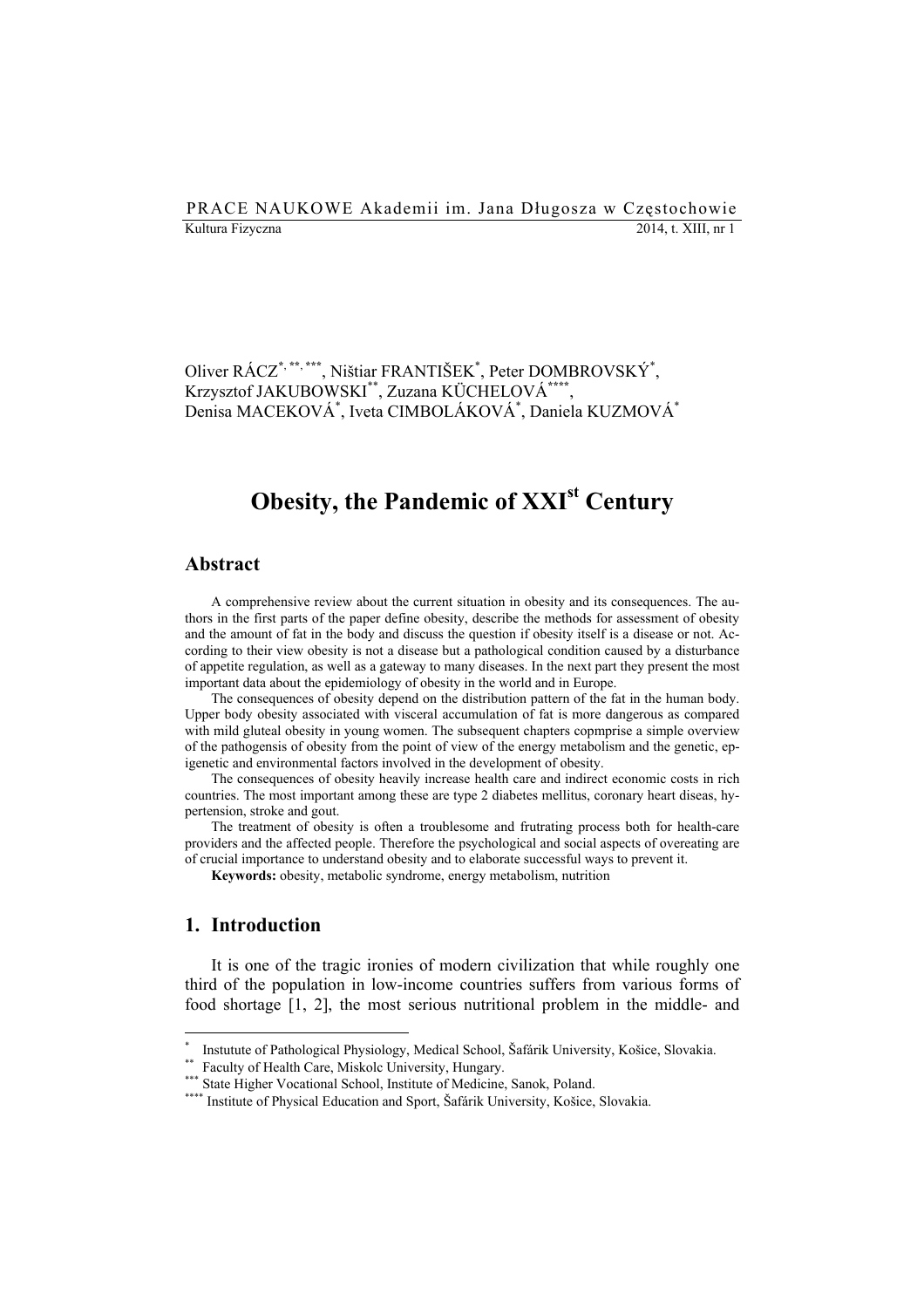high-income countries is overnutrition leading to obesity. Especially alarming is the increase of obesity in children and young adults. Obesity itself is not only a disease, but first of all a risk and causal factor of many diseases with a high rate of morbidity, invalidization and mortality [3–6].

The consequences of obesity heavily increase both the direct (health care) and indirect (social) economic costs in rich countries. According to pessimistic forecasts [7] there is a menacing danger of decrease of average lifespan in USA if the pandemic of obesity will proceed at the same rate as in the past 20 years.

#### **2. Definition and assessment of obesity**

**Obesity** is a condition in which the relative proportion of body fat is increased. Another term, **overweight** (sometimes used interchangeably with obesity) signifies only an increase of body weight above an arbitrary standard usually defined in relation to height. To determine whether a person is obese or simply overweight (due to increased mass of muscles in athletes or in manual workers) techniques for measuring and of body fat are necessary [8].

From anthropometrical measurements comparing weight with height (or more exactly with the body surface), the **body mass or Quetelet index (BMI)** is preferred. BMI is calculated from body weight in kilograms divided by the square of height in meters  $(kg/m<sup>2</sup>)$ . A desirable BMI for general population lies between 19 and 25. According to BMI, individuals can be classified as underweight, normal weight and three grades of obesity (Tab. 1). According to this classification persons with BMI from 25 to 30 kg/m<sup>2</sup> have a moderately increased risk of health problems, those with a BMI from 30 to 40 kg/m<sup>2</sup> have a considerably increased risk, and those with a BMI above 40 kg/m<sup>2</sup> have a very high risk. On the other side these cutoff values are arbitrary and the increased risk of consequences begins to increase around BMI 27  $\text{kg/m}^2$ . From medical point of view the main class (30–40) is too broad because in a person of 1,72 m height BMI 30 is equivalent to 88,7 kg and BMI 40 to 118,3 kg. The health risk between these two values is considerably different and therefore it is rational to speak about morbid obesity not from BMI 40 but from already from BMI 35.

| BMI, $kg/m2$       | <b>Classification</b>         |
|--------------------|-------------------------------|
| ${}_{< 19,0}$      | Undernutrition                |
| $19,0 - 25,0$      | Normal body weight*           |
| $25,1 - 30,0$      | Overweight or obesity grade I |
| $30,0 - 40,0^{**}$ | Obesity (grade II)            |
| >40.0              | Morbid obesity (grade III)    |

**Table 1.** Classification of obesity according to BMI

\* The correct term is "body mass" but in everyday use we prefer the incorrect term "weight".

\*\* This class should be divided into two because in this form is too broad (see in text).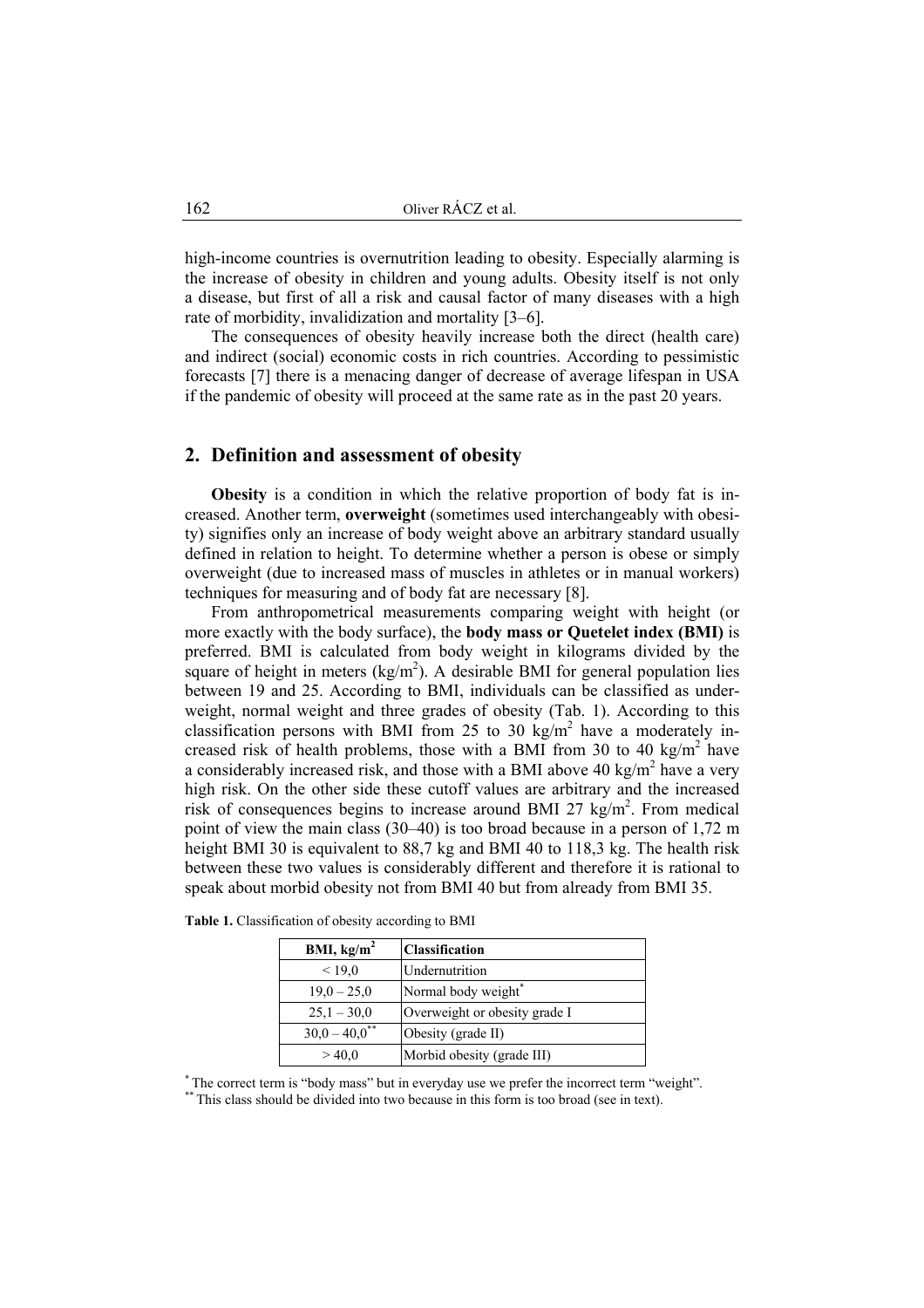A simple method for assessment of body fat and obesity is the **skinfold thickness** because over half of the fat in the body is deposited under the skin. The skinfold thickness is measured on four sites with Best's caliper (over the biceps and triceps muscle, in the subscapular and suprailiac region). A more exact result is achieved by measurements on 10 sites with Holtain's caliper. The proportion of body fat is estimated by applying equations derived from correlations with the reference underwater densitometric measurements.

Underwater densitometry is based on the law of Archimedes and calculates the ratio between fat tissue (density =  $0.9007$  g/cm<sup>2</sup>) and lean body mass (1,100  $kg/cm<sup>2</sup>$ ). Another reference method is air displacement pletysmography.

In general practice the currently most employed methods for the assessment of lean body mass and fat content are based in **bioelectric impedance (BIA)**  based on different high frequency conductivity of tissues with different water content. The measurement is quick and convenient but the results of simple equipments (with one frequency, two electrodes and without calibration) are rather imprecise but useful for "home monitoring" of people on weight normalization regimens. More sophisticated equipments of this type provide more exact results.

For research purposes **Dual energy X-ray absorptiometry (DEXA), computer tomography, magnetic resonance, 40K isotope measurements** are employed but these are expensive and time consuming.

The normal amount of fat in human body is variable. A number of factors, including age, sex, environmental temperature, and the degree of physical activity determine the relative proportion of fat in the body. By age 18, the male body contains about 15 to 18% fat, and the female about 20 to 25%. Acceptable body fat content in the adult general population is 10–20% in men and 20–30% in women [9].

Although both the basic (increased fat content) and the numerical definition (BMI, proportion of fat) of obesity are correct, there are some open questions concerning a rational, patophysiology-based definition of obesity. The main question is if obesity is a disease or not? According to our view [10] obesity (with the exception of some monogenic, endocrine and hypothalamic diseases with morbid obesity) itself is not a disease, but

- a pathological condition caused by disturbance in appetite regulation and by positive energetic balance;
- a risk factor of many serious diseases and
- a phenotype based on combination of permissive genetic and triggering external factors.

Another good definition was presented at the congress of North American Society for the Study of Obesity [11]: where obesity was characterized as a **gateway disease** opening the door for type 2 diabetes mellitus, hypertension, coronary artery disease, and many other diseases.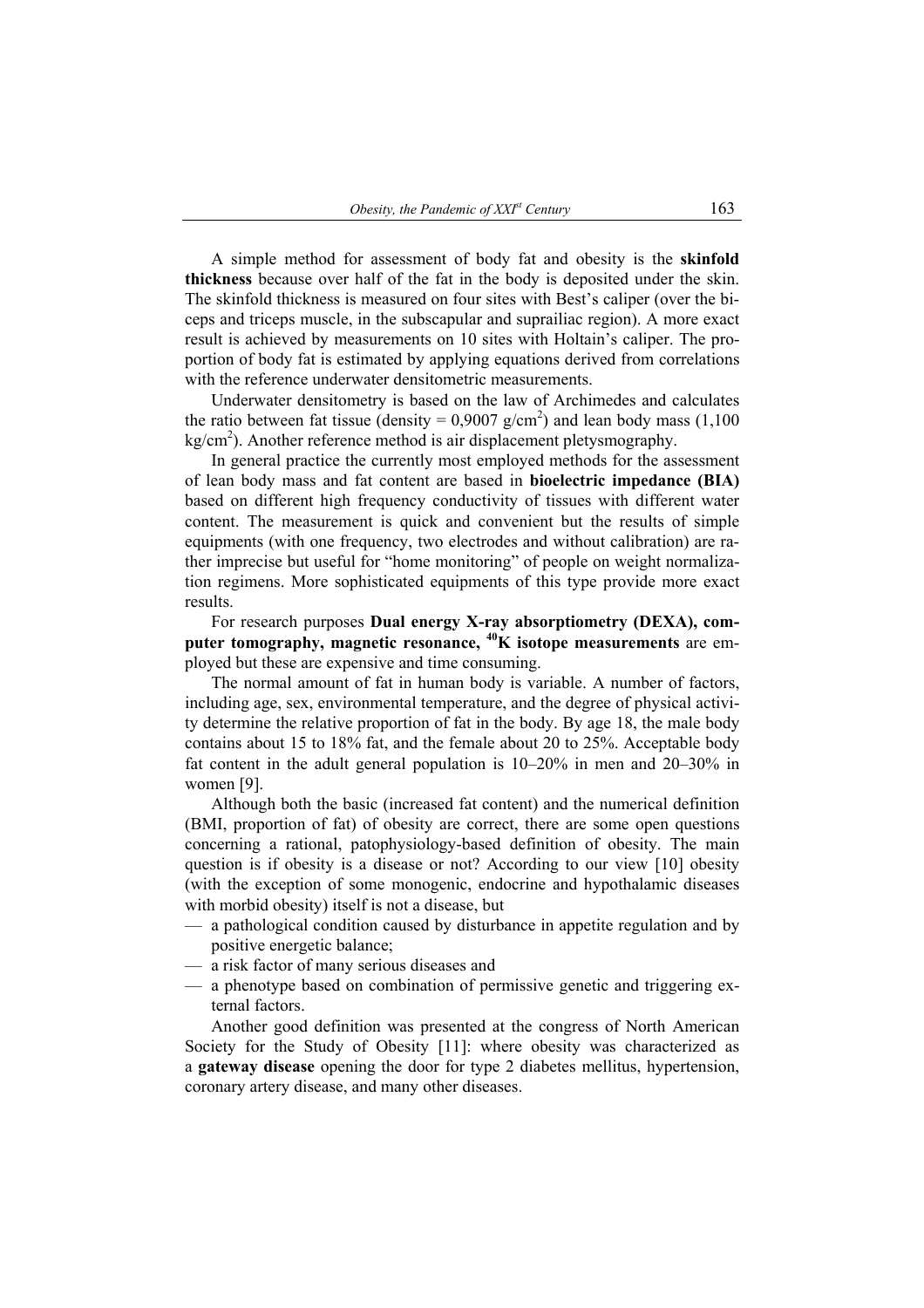#### **3. The epidemiology of obesity**

In 2008 an estimated 205 million men and 297 million women over the age of 20 were obese worldwide and the prevalence of obesity has nearly doubled between 1980 and 2008. The prevalence of overweight and obesity were highest in the regions of the Americas  $(36\%$  overweight<sup>1</sup> and 26% obesity) In Europe the situation is better than the USA but notwithstanding serious and even more alarming are the trends and perspectives [12]. The average percentage of obese adult persons in Europe (2010) was around 17 % with significant differences among countries and in some regions between men and women. Some of these data are based on not very exact self-reports (e.g. Romania with only 8,9% prevalence of obesity). The data derived from measurements in epidemiological studies are more reliable and the worst situation is probably in Hungary (28,5%). A special situation is that of school-aged children. In the age group of 15 years old boys and girls the prevalence of obesity is already as high as 17 and 10%, respectively. These young persons should live with obesity (if they are not able to rid themselves of excess fat) the whole active period of life and suffer from its consequences around the age of 40.

Obesity is considered as a disease of affluence and this is true but on the other side the highest prevalence and incidence of obesity in high and middleincome countries is in the group of population with low level of education and income [3].

#### **4. The distribution of the fat in the body**

The pattern of fat distribution is a more important factor of morbidity and mortality associated with obesity than obesity per se. Fat distribution can be assessed simply from **waist to hip ratio (WHR)**, i.e. the ratio of circumferential measurement at the waist (midway between the iliac crest and lowest rib) to that around the hips (at the level of trochanters). In most populations normal WHR is distributed within the range  $0.7 - 1.0$ . A WHR greater than 1.0 in men and 0.8 in women indicates upper body obesity.

Recently this relative value is replaced by the **waist circumference** and the normal values are as follows: less than 94 cm in men and less than 80 cm in women. According to our view body mass and waist circumference measurements should be standard procedures at each visit of patients and also of healthy persons at general practitioners' outpatient clinics.

According to fat distribution two basic types of obesity exist:

 $\overline{a}$ 

<sup>1</sup> In the source there is 62% overweight and 26% obesity, which can lead to false interpretation. We consider "overweight" as BMI between  $25-30$  and obesity as BMI  $> 30$  kg/m<sup>2</sup>.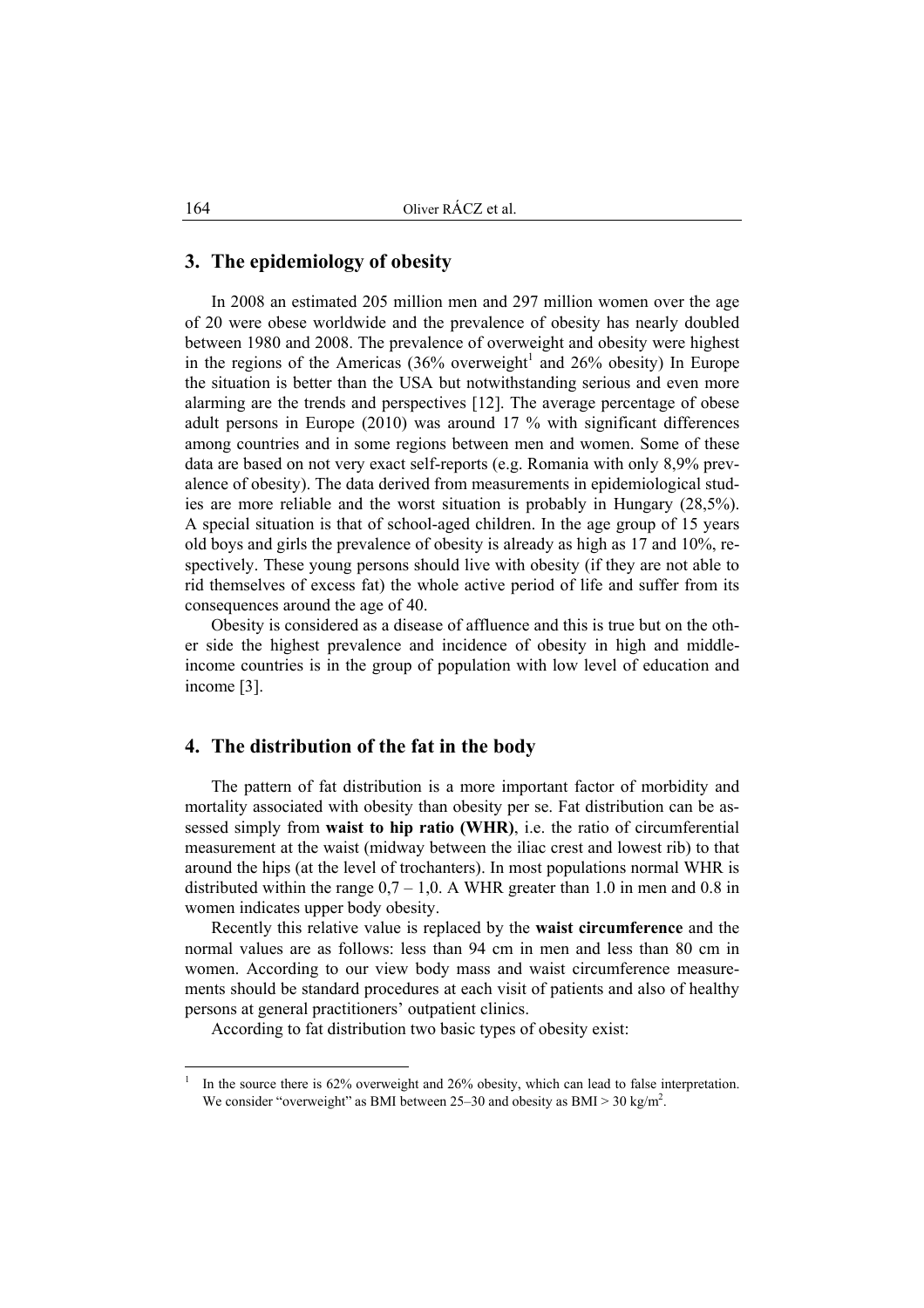- 1. upper body obesity, also referred to as abdominal, android or male obesity, and
- 2. **lower body obesity,** also known as **gluteofemoral, gynoid or female** obesity.

J.Vague was the first who in 1947 envisioned the importance of regional adipose tissue distribution as the most significant factor of the metabolic complications of obesity. He suggested that android obesity was associated with **accelerated atherosclerosis, diabetes mellitus type 2 and gout**. Vague's pioneering contribution has been confirmed by countless experimental, clinical and epidemiological studies and the condition caused by android obesity has been termed as **"X-syndrome", "metabolic syndrome"** or simply an correctly as "**insulin resistance syndrome"**. Excellent reviews on this topic are in [13, 14] and a more detailed description in Chapter 8.

Computed tomography and the sophisticated methods described in chapter 2 allow exact measurement of visceral and subcutaneous adipose tissue amount at any site of the body and particularly in the abdominal area. Based on the precise estimation of the topography of the adipose tissue, C. Bouchard in 1991 [15] proposed four different types of human obesity:

- 1. **The first type** is characterized by excess total body mass or body fat without any particular regional difference.
- 2. **The second type** is defined as excess subcutaneous fat on the trunk, particularly in the abdominal area, and is equivalent to the **android or male** type of fat deposition.
- 3. **The third type** is characterized by excessive amount of fat in the abdominal visceral area and can be termed as **abdominal visceral obesity**.
- 4. **The fourth type** is defined as **gluteofemoral** obesity and is observed primarily in women (**gynoid obesity**).

Although this classification is more scientific as compared with the simple upper/lower classes, in public health care and general medical practice it is quite sufficient to use the simple classification because upper body obesity is always associated with visceral obesity. One should keep in mind that mild lower body obesity in young women is a positive feature of fertility but male type (abdominal + visceral) obesity is common also in women and has similar consequences as in men.

Recently modern methods allow also the estimation of fat content in different cells and the according to the results [16] the accumulation of fat outside adipocytes, namely in liver and muscle cells is also an important contributor of the consequences of obesity.

#### **5. The growth of adipose tissue**

The growth of adipose in the course of positive energy balance can occur by an increase in the **number of adipocytes (hyperplasia)** and/or by an increase in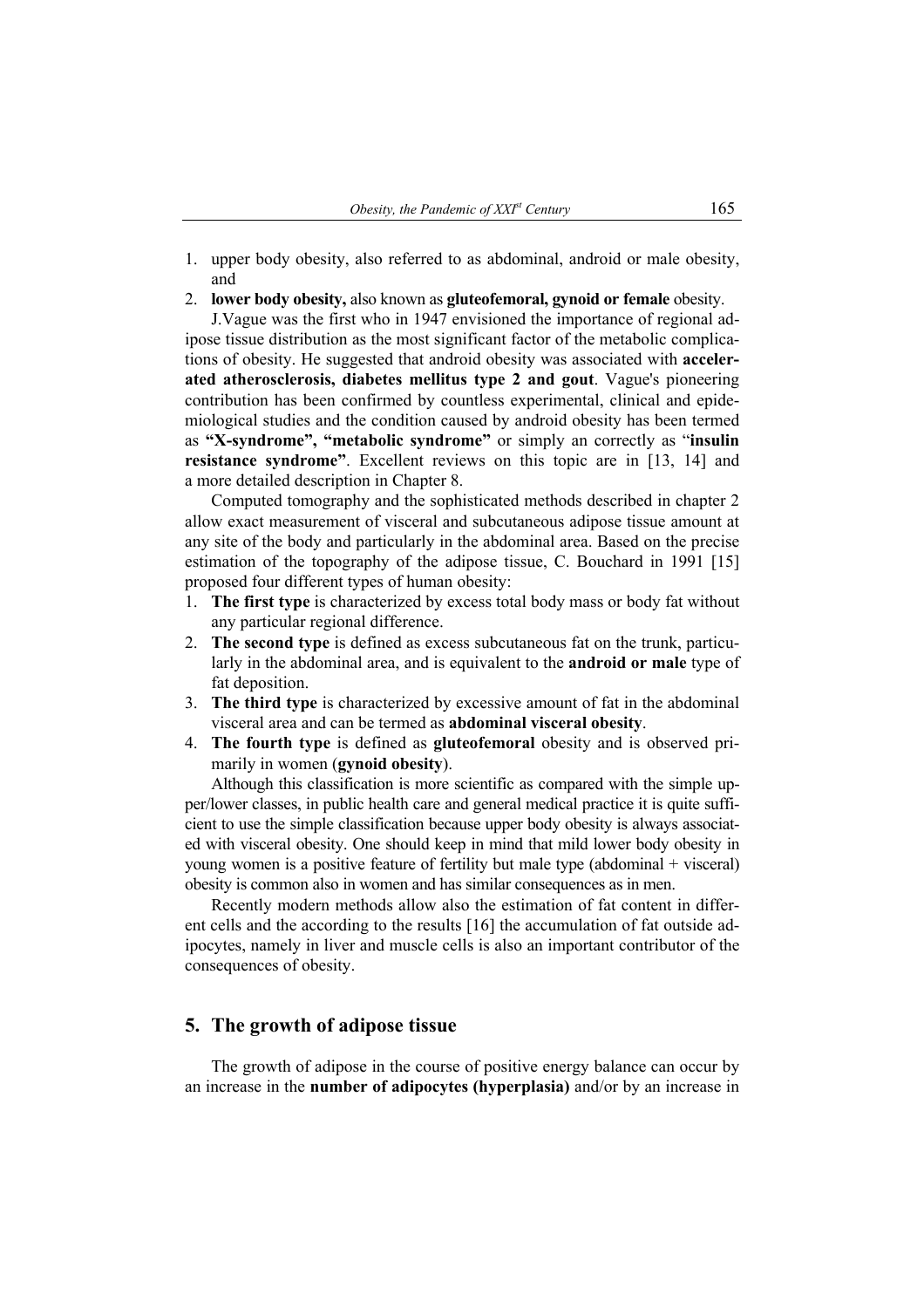the **size of fat cells (hypertrophy**). Although adipocyte number is partly determined in the early stages of life, the number of adipocytes formed from precursor cells (preadipocytes), may increase during later life, too.

The size of adipocytes responds to the balance between storage and release of triacylglycerols (TAG). Increased food intake and increased insulin secretion will favor lipogenesis; increased exercise and increased secretion of the lipolytic hormones (the catecholamines as the most potent regulators of lipolysis, as well as glucagon, growth hormone and ACTH) will promote fat utilization. That means that hypertrophic obesity is dynamic and reversible.

As the life span of the fat cells is very long, their size varies with the amount of stored TAG, but there is little or no change in their total number. It means that subjects with hyperplastic obesity have a lifelong increase in the total mass of fat cells and any weight loss occurs is by shrinkage of adipocytes without a decrease in their number.

Men and women with abdominal and visceral obesity (types 2 and 3) are characterized both by hyperplasia and by large fat cells. The cells have increased lipoprotein lipase (a key regulator of fat accumulation) activity, enhanced lipolysis, and low antilipolytic effect of insulin. In contrast, lower body fat deposition is the result of differentiation of fat cells from precursors (hyperplasia). This may explain the weight loss difficulties of many women with lower body obesity.

### **6. The etiology of obesity as viewed from the point of view of energy metabolism**

Excess body fat is generated when the energy intake exceeds energy output. Output comprises of **basal metabolic rate** (usually about 75% of total energy expenditure), of **physical activity** (10–15%), and of **thermogenic response to food and cold temperature** (10–15%). The laws of physics are valid also in human physiology and **without positive energy balance the development of obesity is not possible.** Although this is true, there are at least three caveats in energy balance:

- 1. The ability to convert some portion of energy into heat (through mitochondrial uncoupling proteins) is strongly age-dependent. The same amount of ingested food in young people does not lead to weight gain but can cause obesity in middle aged and older adults regardless on their physical activity. Individuals with elevated function of thyroid maintain the ability to convert food-derived energy into heat also in higher age.
- 2. Weight gain is a slow process and already an imbalance of only 1% in energy balance represents weight gain of 1 kg every year.
- 3. The individual difference of basal metabolic rate is as high as 25–30%. If a difference in metabolic rate can be as high, it is clear that at a same energy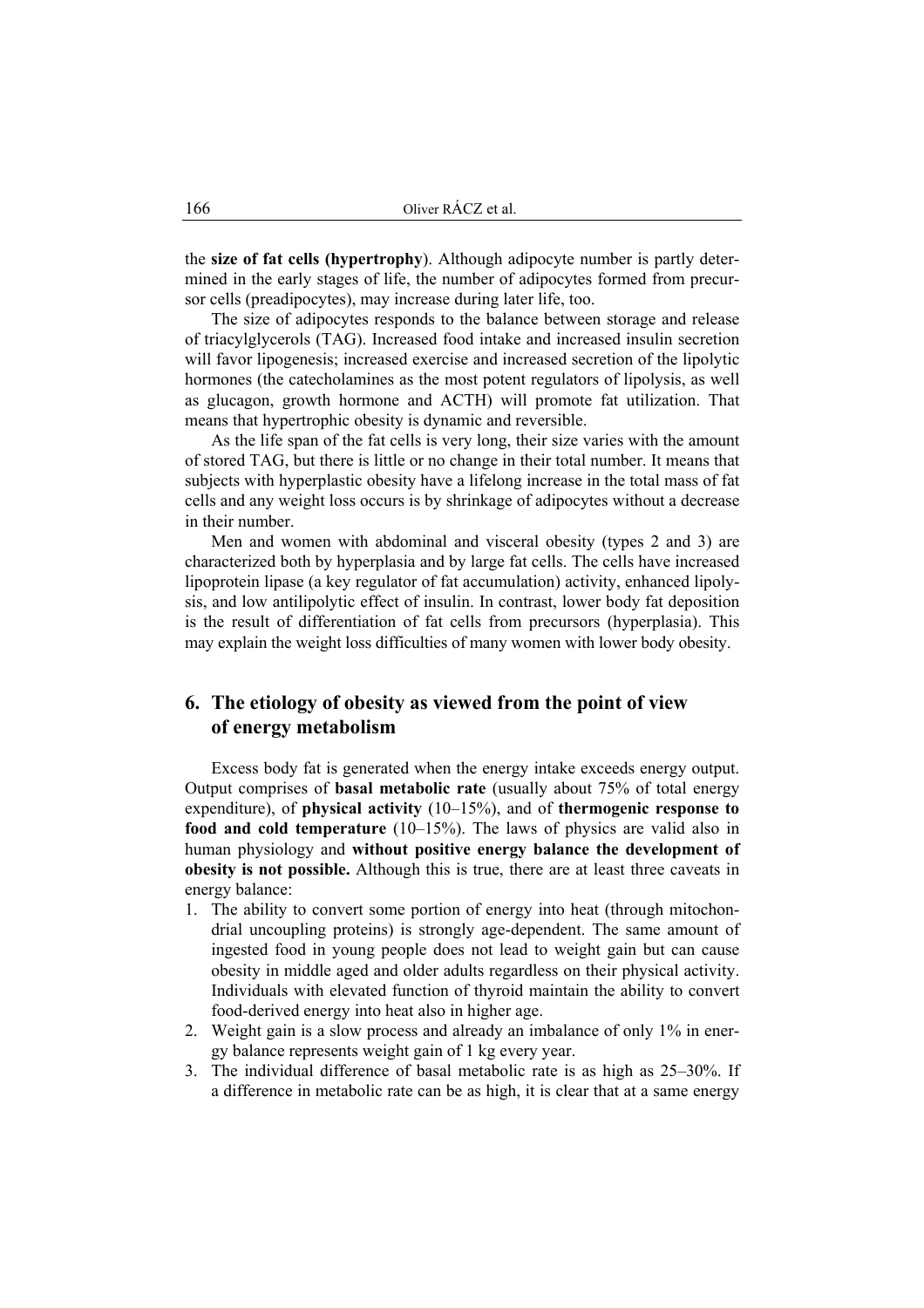intake one individual may gain weight and another may lose it regardless on other ways of energy output.

Adipose tissue contains about 75% of fat, which is the main form of energy store. Overweight subjects store approximately 30 000 kJ (7000 kcal) energy per kilogram excess weight. Factors contributing to the energy imbalance are numerous and probably exist in different combinations among obese individuals.

Energy is required for muscular contraction connected with basic life processes and various forms of involuntary and voluntary **physical activity**. The efficiency of muscular work (the proportion of exercise-produced energy that is used for work) is about 30%, and is the same for lean and obese subjects, but obese subjects are usually less physically active as compared with lean people.

The expenditure of energy after usual food intake (former called specific dynamic action of food) and food-induced **thermogenic response** are relatively small and the differences between lean and obese individuals are small to nonexistent. However there are differences in energy expenditure after **overfeeding.** In lean people overfeeding (500 kJ extra calories daily) for 10 days or longer led to energy wastage, but no energy wastage has been found in already obese volunteers [17].

### **7. The genetic and epigenetic background of obesity and their association with the external factors**

Variations among individuals in basal metabolic rate and fat accumulation after overfeeding are undoubtedly influenced by the **genotype**. This effect seems to be even more important for the determination of the sites of fat accumulation. The first genetic hypothesis termed as the "**thrifty genotype**" was based on the presumption that in the past starvation and famine was common and the survivors were individuals with "thrifty" genes able to cumulate as much energy from the meager sources as possible. 10–20 thousand years is a too short period to transform the genotype and in the  $XX<sup>th</sup> - XXI<sup>st</sup>$  individuals with . squandering" genotype are those able to remain lean and healthy. According to last achievements in prehistorical anthropology the validity of this hypothesis is questionable because our most of our ancestors did not die from undernutrition but from infections and wounds.

The role of **genetic** and **epigenetic factors** in the development of obesity has been supported by experiments on animals, as well as by studies on body weight in families of obese persons, studies of twins, of adopted children and their adoptees [18, 19]. The first actual gene involved in appetite and food intake regulation secreted from adipose tissue was **leptin**, a small protein coded on the chromosome 7 [20]. If the amount of fat in adipose tissue begins to increase, more leptin is secreted into the blood, binds to its receptor in the brain and in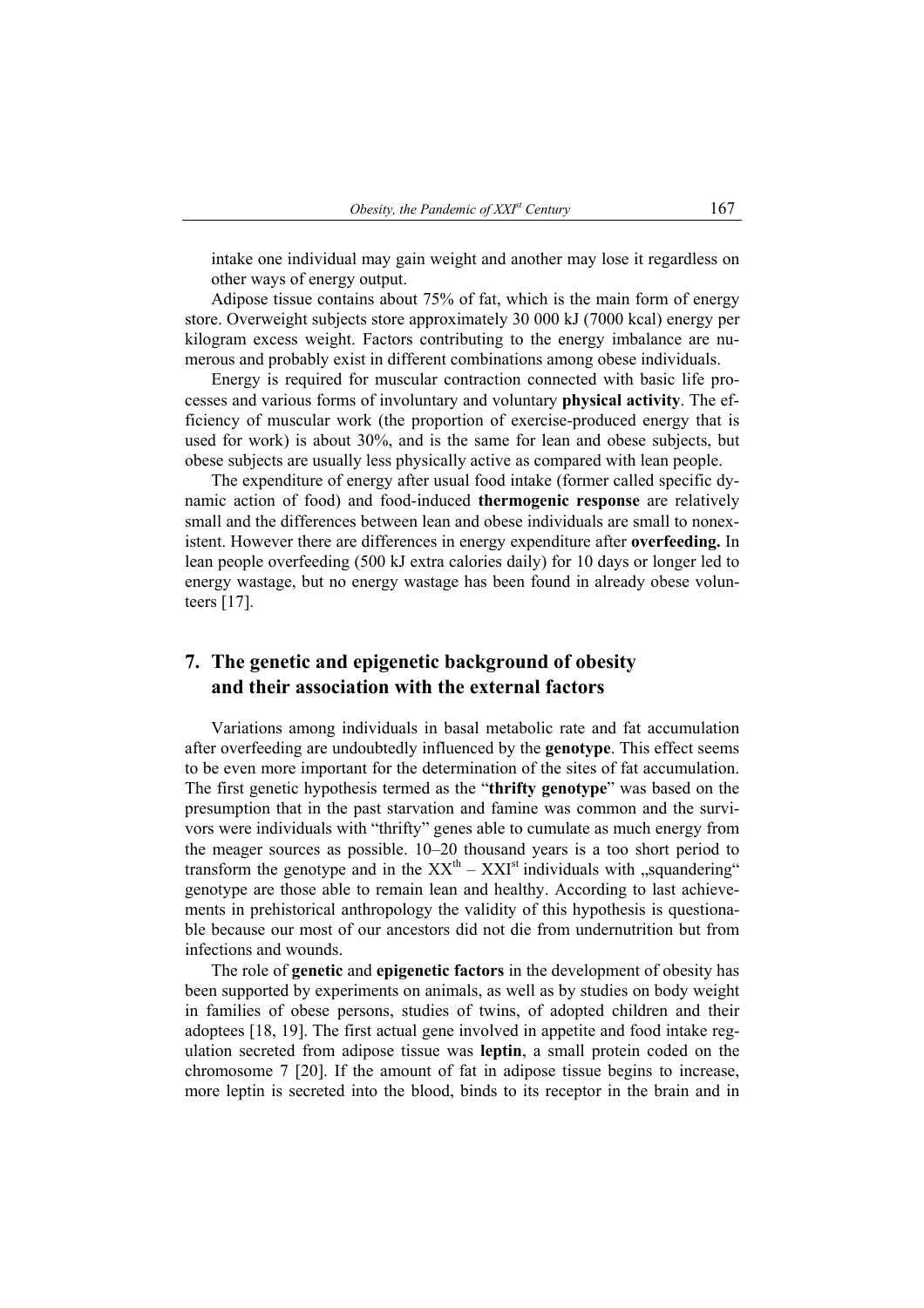healthy individuals decreases the appetite. After the discovery of the leptin and its mutated gene in mice the great expectations as to its role in human obesity was a disappointment because the mutations of leptin coding OB gene in humans are extremely rare.

Recently the number of genes involved in appetite regulation and energy metabolism is around 400. This makes the interpretation of genetic polymorphism in the pathogenesis of obesity extremely difficult but one thing is clear. In the human body there is no "**obesity gene**". All obesity-related genes are normal genes responsible for energy metabolism and energy metabolism is the basis of life. All polymorphisms and mutations of these genes are only **permissive** and without increased food intake and decreased output they do not make obesity [21].

**Environmental influences** are as important for the development of obesity as the genetic and epigenetic background. The difference in individuals lies only in the different speed of fat accumulation as a result of overeating and in the different ability to lose weight on a low-energy diet and in connection with increased physical activity. Some of the common sins promoting fat accumulation are as follows:

- **infant milk formulas instead weaning;**
- **eating huge amount of food once a day instead of 3–4 small servings;**
- **couch potato life-style;**
- **nibbling;**
- **fast & junk food;**
- **drinking too much sweetened beverage and beer;**
- **night eating, binge eating and many others.**

The social and psychological factors of increased food intake are summarized in Chapter 10.

**Endocrine disorders** and **hypothalamic diseases** are rare causes of obesity as well as the genetic **Prader-Willi syndrome**. In these cases the obesity is rather morbid ( $BMI > 40 \text{ kg.m}^2$ ) but always connected with overeating. Voluntary control of food intake in these patients is not working.

#### **8. Health risks and diseases associated with obesity**

Impaired social relationships, loss of self-esteem, anxiety, anger, self-doubt, etc. are not the only problems of obese individuals [22]. Since the times of Hippocrates it has been well known that obesity is associated with premature death, and since Vague it has been obvious that upper body fat accumulation (together with increased visceral and intracellular adiposity) has significantly worse prognosis than lower body fatness.

The risk of some diseases associated with obesity is summarized in Table 2. The causes of increased mortality of obese individuals include coronary heart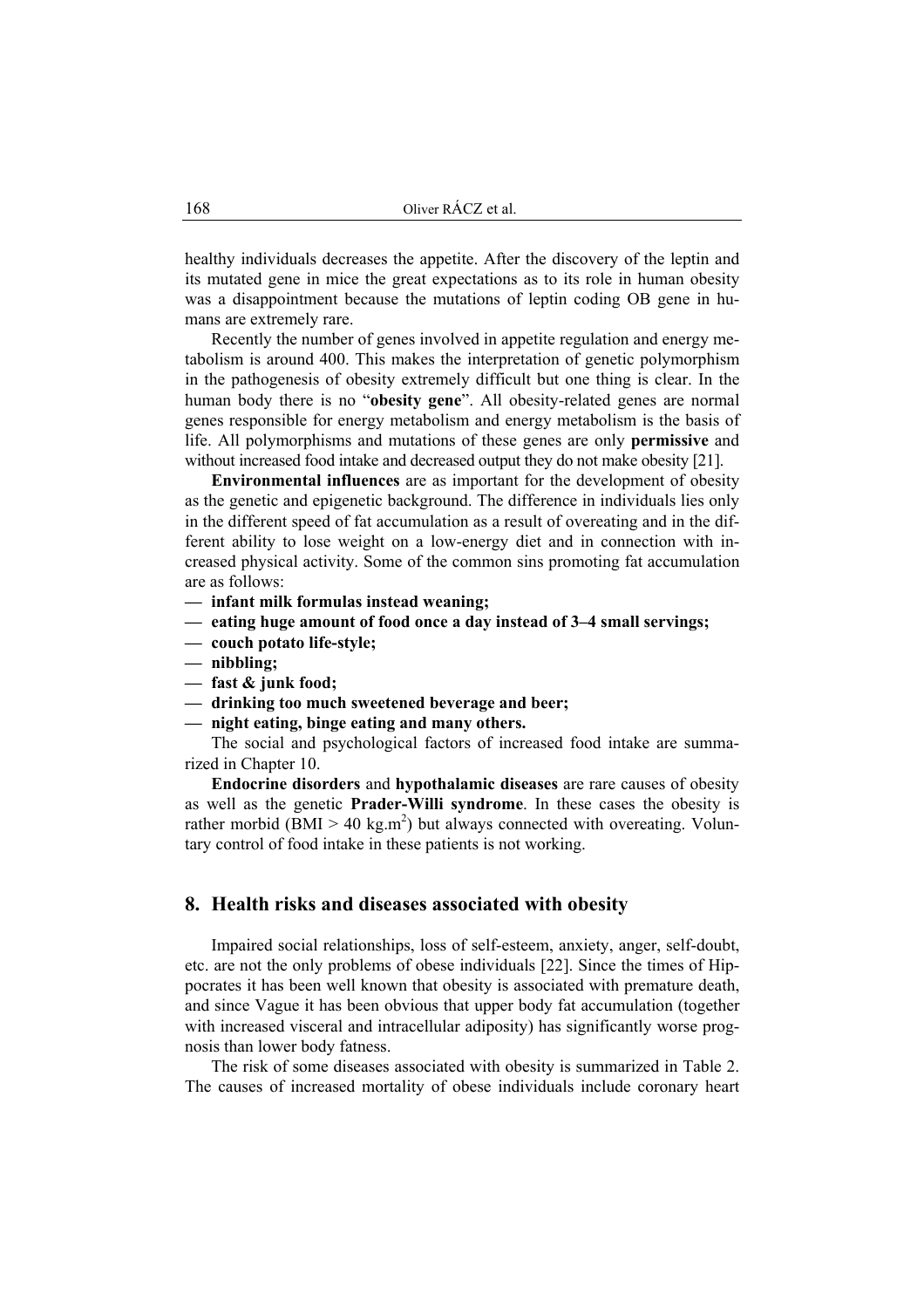disease, cerebral hemorrhage, diabetes, digestive diseases, and cancer [23]. On the other side almost all health disorders associated with obesity improve after weight loss (24Hall et al., 2014).

| <b>Disease</b>               | Relative risk* |
|------------------------------|----------------|
| Stroke                       | 3,1            |
| Hypertension                 | 2,9            |
| Type 2 diabetes mellitus     | 2,9            |
| Myocardial infarction        | 1,9            |
| Gout                         | 2,5            |
| **<br>Gallbladder disease    | 2,0            |
| Arthrosis                    | 1.8            |
| Malignancies (breast, colon) | $1,2-1,3$      |

**Table 2.** Increased risk of diseases in abdominal obesity with BMI  $> 27 \text{ kg/m}^2$ 

\* Compared to the risk of age-adjusted people with normal body weight.

\*\* Common also in gynoid obesity.

The main pathogenetic factor behind most of the diseases caused by obesity is the **metabolic syndrome** described in 1988 by Reaven, which in addition to obesity includes

- **hyperinsulinemia and insulin resistance,**
- **impaired glucose tolerance or non-insulin dependent diabetes mellitus,**
- **dyslipidemia with elevated levels of triacylglycerols and decreased levels of HDL-cholesterol,**
- **disorder of uric acid metabolism,**
- **hypertension,**
- **accelerated atherosclerosis and its clinical consequences**
- **subclinical inflammation**
- **increased tendency to coagulation**
- **polycystic ovaries**

Although significant associations have been found between indices of abdominal obesity, insulin resistance and dyslipoproteinemia, the mechanisms underlying these interrelationships are not fully understood [25].

#### **8. Treatment of obesity**

The treatment of obese persons is one of the most troublesome and frustrating enterprises, particularly from the long-range standpoint, because the maintenance of a reduced body weight is a very difficult problem. The "success" of treatment may depend on the severity of obesity and the amount of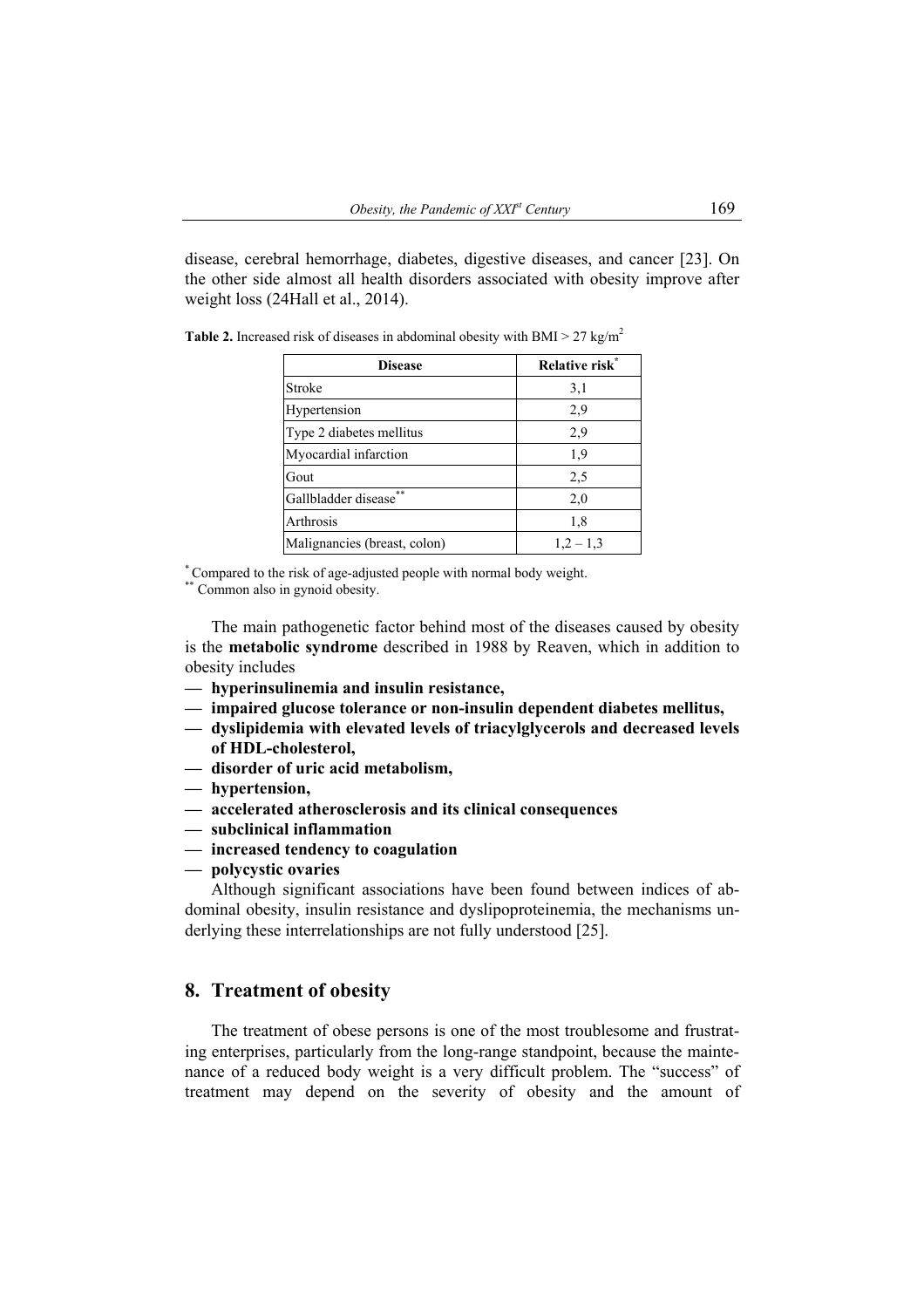hypercellularity of the adipocytes in a given person. An individual who is modestly overweight with enlarged fat cells but little proliferation of extra adipocytes can more easily maintain weight loss. The adipocyte hyperplasia is a much greater problem in the maintenance of weight loss.

There is no single effective treatment for obesity [26, 27] Treatment methods include **nutritionally adequate weight loss diet, behavior modification, exercise, social support, pharmacological intervention** and in situations of marked obesity **surgical methods** [28].

#### **9. The psychology of overeating and obesity**

Not very long ago there was no big difference between the access to food between human beings and animals – it was connected with physical activity although humankind developed agriculture and animal farming instead of prey hunting and grazing*.* Hunger and famine was common also in Europe until the  $XIX<sup>th</sup>$  century.

In the past century it was a profound change in this situation. Food in countries with normal economic situation is easily accessible and relatively cheap*.* In the vast majority of population the access to food is not connected to physical work. According to our view and [28], the main factors attacking our senses to eat more than is necessary and at the same time decreasing our physical activity are as follows:

- Surplus of food in hyper- and supermarkets, together with their global advertisement and marketing policy;
- Sitting all day and watching television (advertisement and marketing once more) and/or peering on computer display instead of moving;
- Going to nearest corner by car instead of going anywhere on foot or cycling;
- Coca-colonization and Mcdonaldisation (pure energy without postprandial output);
- Full deep-freezers at home.

The result is that in the last 50 years there was a huge increase of per capita consumption of meat, fat, sweets and sugar-containing beverages with a similar decrease of physical activity.

From personal side of overeating, there is also an interesting classification of our eating habits [29]

**Tranquil eating**. A normal form of eating. It begins as weaning from the first hours of life and fulfills not only the nutrient needs of the baby but functions also as a very strong and important bodily and mental connection with the mother and the environment. Although later the human nutrition is more variable and not based on the bodily contact with the mother, this type of eating is the best prerequisite of normal growth of development of youngsters and in adult life the prevention of eating disorders including obesity.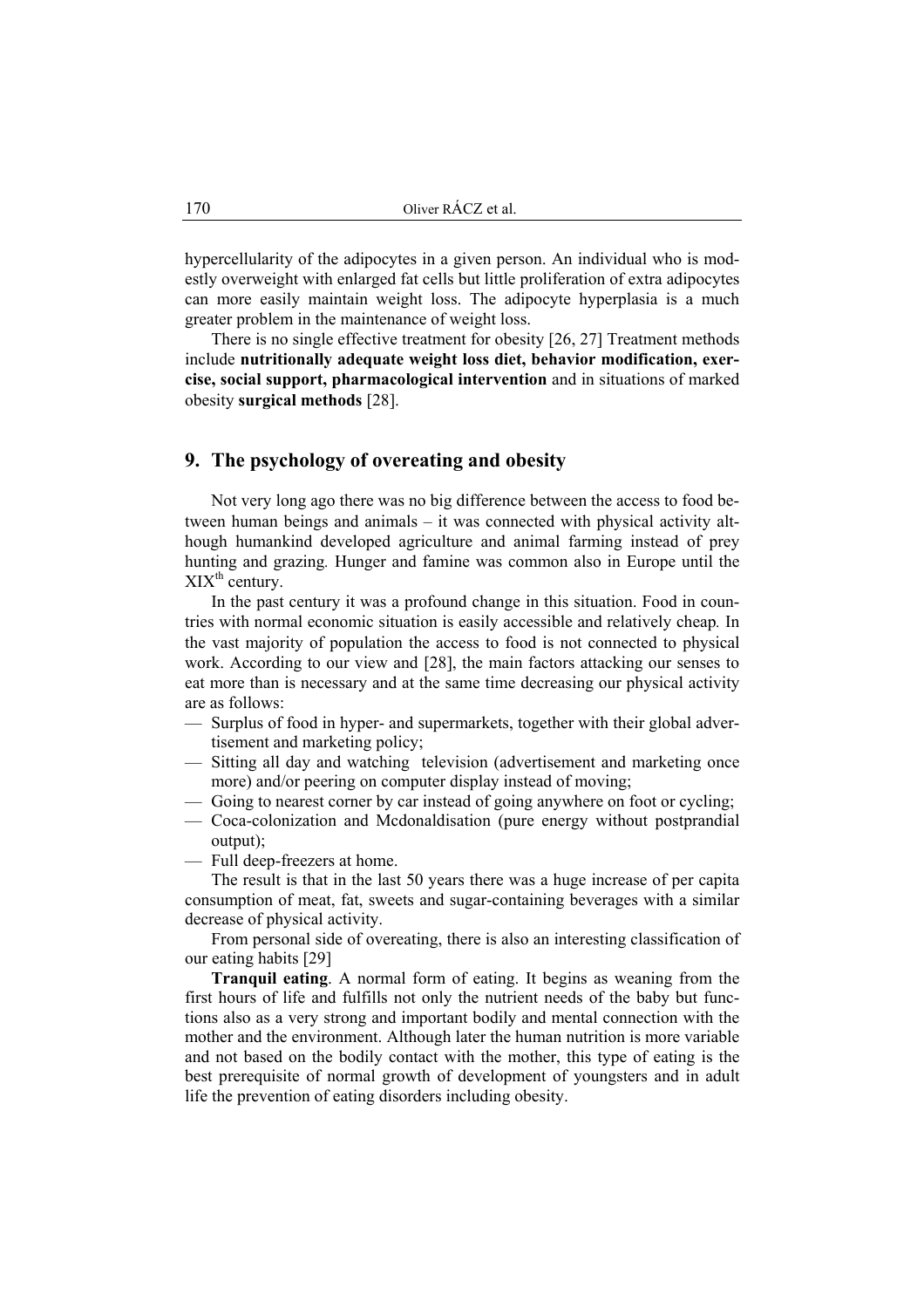**Dominant eating**. In the history of mankind the long periods of starvation were interrupted by occasional feasts (after successful hunts, and later – social and religious events). The head of the community was the first to take the best chomps of the goods. His big body was also a clear sign of his dominant position. This type of eating is common in animal kingdom, but in our society its role is clearly distorted. In our region, it is an outright discourtesy if the guests refuse the food offered by the host (and an impoliteness of the host not offering food immediately after the arrival of visitors).

**Defensive eating**. Not very common in our society, but it can occur in groups after prolonged starvation. When served enough food, people (usually children) eat all the food served on the table, because of the uncertainty about the future access to food.

**Aggressive eating**. Not very common, but if present, this is the first step to **bulimia**. However, its less pronounced form, the **stress eating** is very common. Most people in stress situations (e.g. before examination, having family and community problems) consume more food than is necessary, and although they usually realize that it is not healthy, they cannot stop it. In our opinion, this type of overeating is probably the basic factor of common obesity in our society.

The complex psychology of overeating is as important in the pathogenesis of obesity as its genetic and epigenetic background. However, there is a basic difference between them. Our genes are inherited and (relatively) stable. On the contrary, appetite and human eating habits are under control of the brain and therefore are amenable to reasonable arguments and education [30].

#### **References**

- [1] Vokurka M., Šulc K. (2000): *Poruchy výživy a jejich důsledky. Hladovění, malnutrice, katabolické stavy, orgánové změny pri proteinovém a energetickém deficitu*. [in:] Nečas E. (ed.): *Obecná patologická fyziologie*. Karolinum Praha, p. 301–306.
- [2] Rácz O., Kuzmová D. (2006): *Racionálna výživa, podvýživa a poruchy príjmu potravy*. [in:] Rácz O. et al. (eds.): *Základy patologickej fyziológie,* Košice, p. 120–126.
- [3] Józan P. (2013): *Az elhízás epidemiológiájának néhány hazai és nemzetközi vonatkozása*. Magyar Tudomány, 147, p. 772–784.
- [4] Ginter E., Havelková B. (2004): *Demografické údaje o prevalencii nadváhy a obezity v detstve.* Slovensko a svet. Med. Monitor, 3, p. 12–13.
- [5] Ginter E., Havelková B. (2004): *Demografické údaje o prevalencii nadváhy a obezity u dospelej populácie.* Slovensko a svet. Med. Monitor, 3, p. 14–16.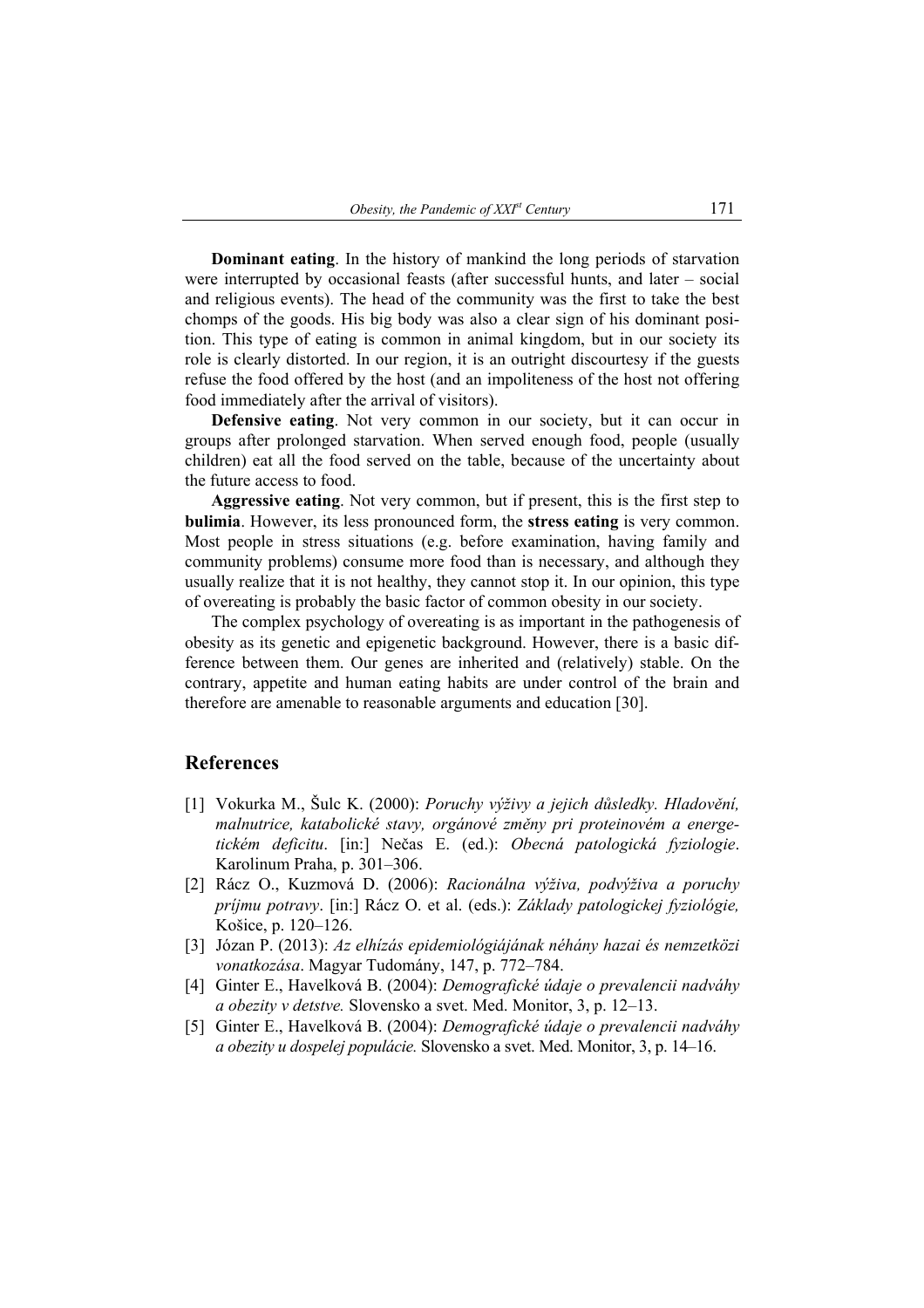- [6] James W.P.T., Jackson-Leach R., Rigby N. (2004): *Celosvětová epidemie obezity: současné perspektívy v řešení problému.* [in:] Hainer V. et al. (eds.): *Základy klinické obezitologie.* Grada – Avicenum Praha, p. 327–340.
- [7] Olshansky J. (2005): *A potential decline in life expectancy in United States in the 21st century.* N Engl J Med., 352, p. 1138–1145.
- [8] Kunešová M. In: Hainer V., et al. (2004): *Základy klinické obezitologie.* Grada – Avicenum Praha, p. 153–169.
- [9] Kanter R., Caballero B. (2012): *Global gender disparities in obesity.* Adv Nutr., 3, p. 491–498.
- [10] Rácz O., Kuzmová D. (2006): *Obezita.* [w:] Rácz O. (ed.): *Základy patologickej fyziológie.* Košice, p. 135–140.
- [11] Plodkowski R.A. (2005): *Highlights from the North American Society for the Study of Obesity.* Annual Meeting. Medscape Diab Endocirn, http://www.medscape.com/. viewarticle/503265.
- [12] WHO Global Health Observatory 2010. http://www.who.int/gho/ncd/ risk\_factor/obesity
- [13] Svačina Š. (2004): *Obezita, metabolický syndrom X a diabetes 2. typu.* [in:] Hainer V. et al.: *Základy klinické obezitologie*. Grada – Avicenum Praha, p. 49–74.
- [14] Halmos T., Suba I. (2013): *Az elhízás kórélettana és klinikai következményei.* Magyar Tudomány, 147, p. 785–792.
- [15] Bouchard C. (1991): *Heredity and the path to overweight and obesity*. Med Sci Sports Exerc, 23, s. 295–291.
- [16] Chavez-Tapia N.C., Rosso N., Tiribelli C. (2012): *Effect of intracellular lipid accumulation in a new model of non-alcoholic fatty liver disease.* BMC Gastroenterology, 12, p. 1–20.
- [17] Laddu D., Dow C., Hingle M. et al. (2011): *A review of Evidence-Based Strategies to treat obesity in adults.* Nutr Clin Pract., 26, p. 512–525.
- [18] Valley A.J., Blakemore A.I.F., Froguel P. (2013): *Genetics of obesity and the prediction of risk for health.* Human Molec Genet., 15, p. R124–R130.
- [19] Martinez J.A., Milagro F.I., Claycombe K.J., Schalinske K.L. (2012): *Epigenetics in adipose tissue, obesity, weight loss, and diabetes.* Advances Nutr., 5, p. 71–81.
- [20] Friedman J.M., Halaas J.L. (1998): *Leptin and the regulation of body weight in mammals.* Nature, 395, s. 763–770.
- [21] Campión J., Milagro F.I., Martinez J.A. (2009): *Individuality and epigenetics in obesity.* Obesity Rev., 10, p. 383–392.
- [22] Ahima, R.S., Lazar, M.A. (2013): *The health risk of obesity better metrics imperative*. Science, 341, p. 856–858.
- [23] Strandberg, T.E., Stenholm S., Strandberg A.Y., et al (2013): *The "obesity paradox", frailty, disability, and mortality in older men: A prospective, longitudinal cohort study.* Amer J Epidemiol., 178, p. 1452–1460.